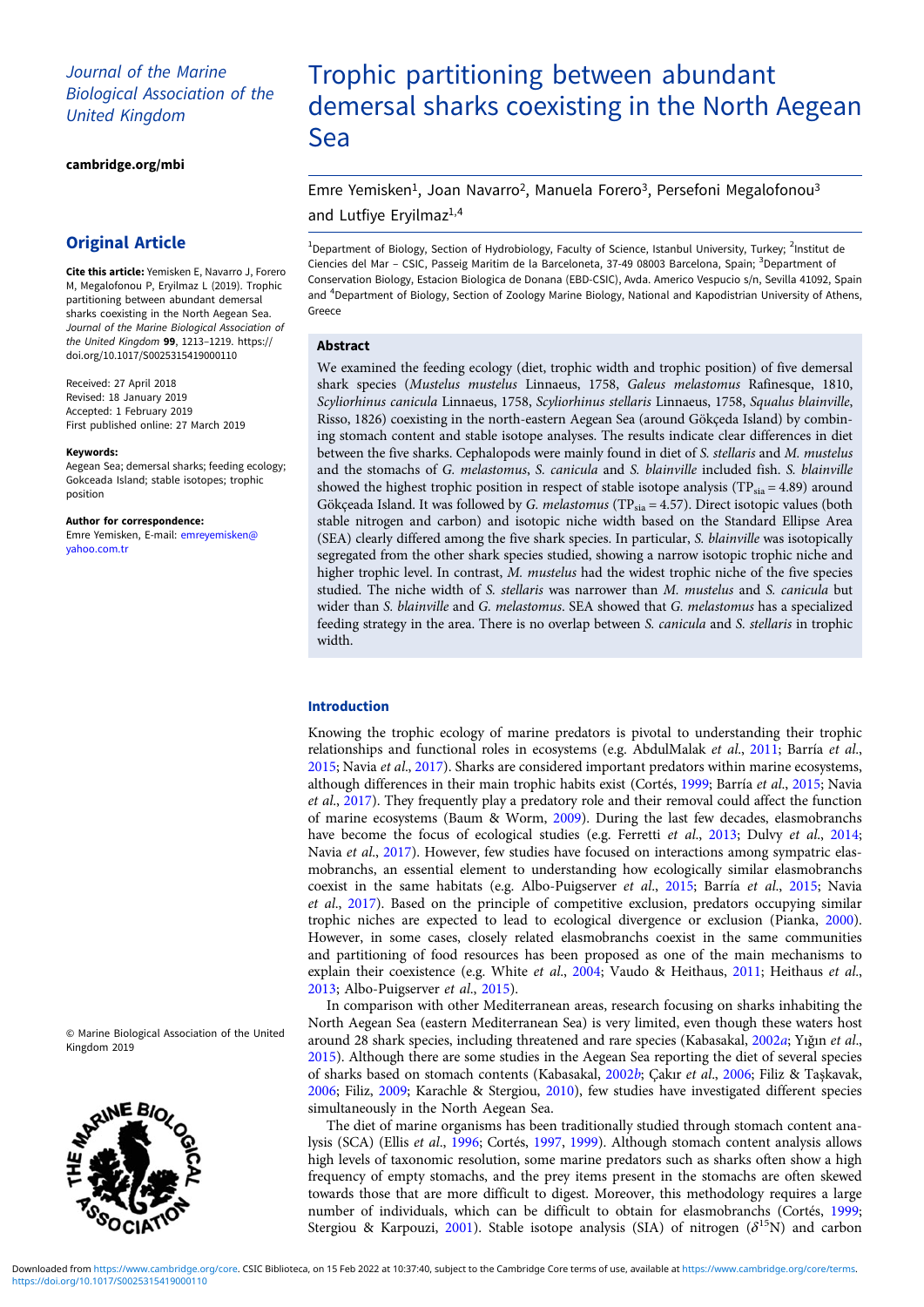

Fig. 1. Study area (Gökçeada Island, North Aegean Sea).

 $(\delta^{13}C)$  has been used as a complementary tool to SCA to examine the trophic ecology of marine predators including sharks. SIA are useful to describe and understand the trophic position of species and explain trophic relationships in marine food webs (De Niro & Epstein, [1981](#page-5-0); Peterson & Fry, [1987](#page-6-0); Fry, [2007\)](#page-6-0).  $\delta^{13}$ C values can be useful to assess sources of primary production in marine systems, whereas  $\delta^{15}N$  values are used for prediction of relative trophic level.

In this study, we examined feeding ecology (diet habits, trophic width and trophic position) of five sharks – blackmouth catshark Galeus melastomus, common smoothhound Mustelus mustelus, longnose spurdog Squalus blainville, small-spotted catshark Scyliorhinus canicula and nursehound S. stellaris – coexisting in the North Aegean Sea by using stable isotopic and stomach content techniques. Based on previous knowledge of the diet of these shark species and taking into account their coexistence, we expected some degree of trophic partitioning between the species (Kabasakal, [2002](#page-6-0)b; Karachle & Stergiou, [2010](#page-6-0); Bradai et al., [2012](#page-5-0); Yığın et al., [2015\)](#page-6-0). Our study provides new insights into the ecological role of these five species within the demersal community, updating our knowledge of how these relatively abundant demersal sharks exploit available resources.

## Materials and methods

## Study area and sampling procedures

The North Aegean Sea is one of the most productive areas in the Eastern Mediterranean Sea. Nutrient-rich Black Sea waters play an important role in sustaining high biological productivity and fish stocks in the North Aegean (Stergiou et al., [1997;](#page-6-0) Pethiakis et al., [2014\)](#page-6-0). Some parts of the area have been identified as important habitats for seagrass (Posidonia oceanica) meadows, especially in Saros Bay and the northern part of Gökçeada Island for Turkish waters and there are also some spawning and nursery grounds for small pelagic and demersal fish (Machias et al., [2007;](#page-6-0) Öztürk, [2009;](#page-6-0) Güreşen et al., [2015\)](#page-6-0).

A total of 26 blackmouth catsharks, eight smoothhounds, 12 longnose spurdogs, 64 small-spotted catsharks and 14 nursehounds were collected between September 2014 and April 2016 at depths ranging from 33 to 450 m, by commercial trawl vessels around Gökçeada Island (North Aegean Sea; Figure 1). All sharks were accidentally captured as by-catch of fishing operations.

Individuals were taken to the laboratory in a freezer where body size (total length; TL, to the nearest mm) and weight (nearest g) were recorded.

#### Stomach content analysis

All prey items presented in the stomach of each individual were identified at a functional prey level (Annelid, Crustacea, Cephalopods and Teleosts) and species level when it was possible. Most prey were obtained as digested material in the stomach. Weight (W%) and frequency of occurrence (F%) of prey items were calculated (Cortes, [1997](#page-5-0)). The vacuity index (v; the percent age of empty stomachs) and the percentage of fullness of stomachs (Fullness %) were also calculated (Hyslop, [1980;](#page-6-0) Amundsen et al., [1996](#page-5-0)). Based on the dietary composition (expressed as W%), the mean fractional trophic level of the species was estimated using the corresponding routine TrophLab and the equation:  $TP_{\text{stomach}} = 1 + j = 1 \sum GDCj * TP j$ , where DCj is the proportion of the prey category j that makes up for the species diet, TPj is the trophic level of the prey category j and G is the total number of prey categories recorded in the species (Pauly et al., [2000\)](#page-6-0).

#### Stable isotope analysis

We collected a small portion of muscle from the pectoral fins of each shark species. Before stable isotope analysis, we extracted lipid from muscle samples using a chloroform-methanol solution (Kim & Koch, [2012;](#page-6-0) Kim et al., [2012](#page-6-0)). Samples were subsequently freeze-dried and powdered and 0.28–0.4 mg of each sample was packed into tin capsules. Isotopic analyses were performed at the Stable Isotopes Laboratory at the Estación Biológica de Doñana CSIC (Seville, Spain). Samples were combusted at 1020°C using a continuous flow isotope ratio mass spectrometry system (Thermo Electron) by means of a Flash HT Plus elemental analyser coupled to a Delta-V Advantage isotope ratio mass spectrometer. Stable isotope ratios were expressed in the standard δ-notation (‰) relative to Vienna Pee Dee Belemnite ( $\delta^{13}$ C) and atmospheric N  $(\delta^{15}N)$ . Based on laboratory standards, the measurement error was  $\pm 0.1$  and  $\pm 0.3$  for  $\delta^{13}C$  and  $\delta^{15}N$ , respectively.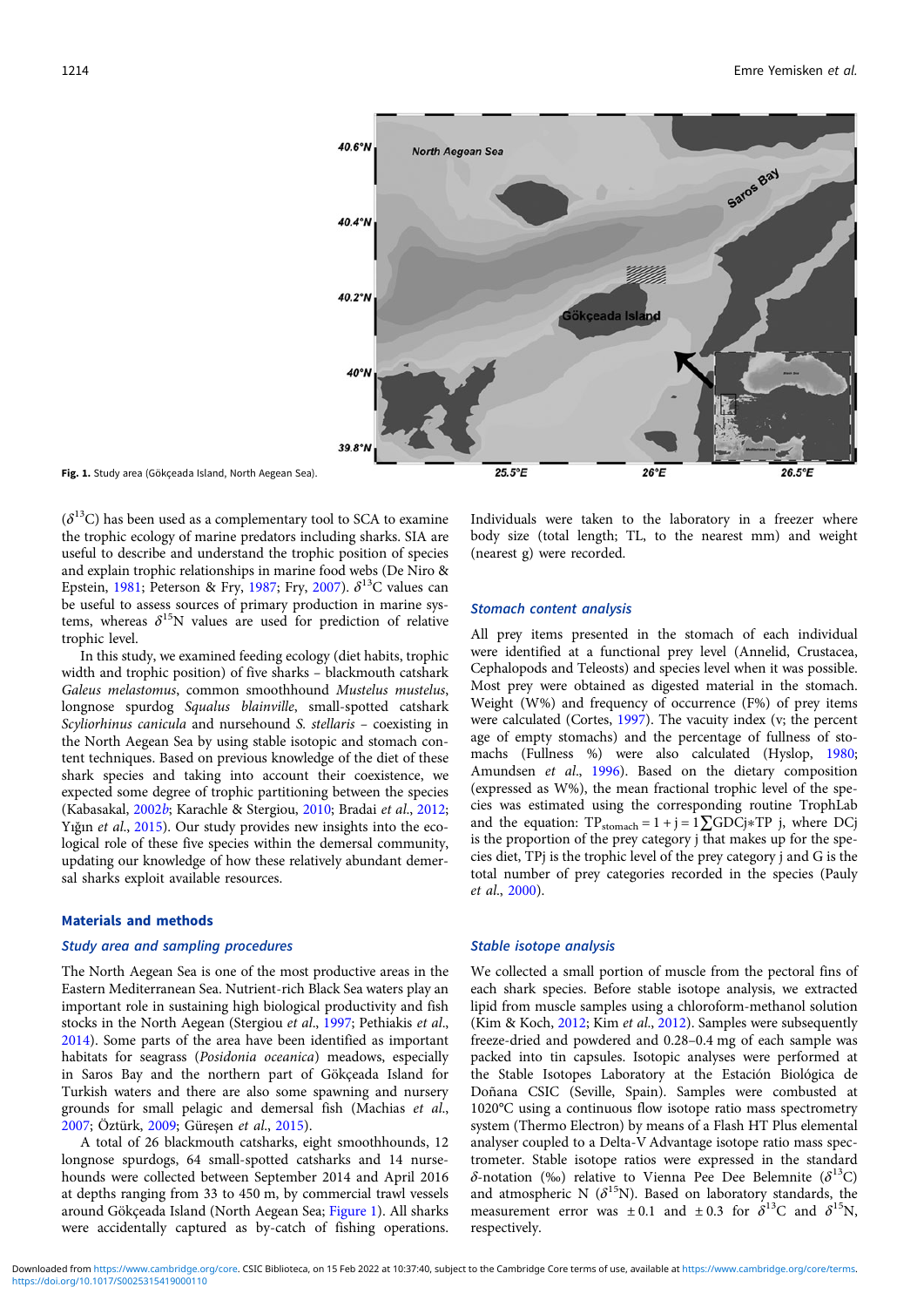|                          |       | Blackmouth<br>catshark | Common<br>smoothhound |       |      | Small-spotted<br>catshark |      | Nursehound         |      | Longnose spurdog  |
|--------------------------|-------|------------------------|-----------------------|-------|------|---------------------------|------|--------------------|------|-------------------|
| ${\cal N}$               |       | 26                     | 8                     |       |      | 14                        |      | 64                 |      | 12                |
| Total length (mm)        |       | $227 \pm 35.6$         | $911.5 \pm 11.2$      |       |      | $299 \pm 37.8$            |      | $478.71 \pm 193.2$ |      | $591 \pm 79.3$    |
| Fullness index           |       | $64.64 \pm 20.48$      | $76.55 \pm 4.56$      |       |      | $38.51 \pm 18.6$          |      | $57.87 \pm 12.96$  |      | $46.82 \pm 30.35$ |
| V(96)                    |       | $\overline{7}$         | $\mathbf 0$           |       |      | $\,8\,$                   |      | 3                  |      | 14                |
| Trophic level            | 4.41  |                        | 4.35                  |       | 4.22 |                           | 3.99 |                    | 4.17 |                   |
| Prey/Metric              | FO%   | <b>W%</b>              | FO%                   | $W\%$ | FO%  | W%                        | FO%  | W%                 | FO%  | $W\%$             |
| Annalida                 |       |                        |                       |       |      |                           |      |                    |      |                   |
| Polychaetes              |       |                        |                       |       | 4.7  | 3.2                       |      |                    |      |                   |
| Crustaceans              | 12.5  | 10.28                  | 87.5                  | 16.9  | 25.6 | 25.9                      | 28.6 | 33.5               | 24.2 | 37                |
| Liocarcinus depurator    |       |                        | 25                    | 7.7   |      |                           |      |                    |      |                   |
| Munida intermedia        |       |                        | 12.5                  | 4.02  |      |                           |      |                    |      |                   |
| Parapeneus longirostris  | 12.5  | 10.28                  |                       |       | 12.5 | 17.3                      |      |                    | 4.26 | 16.31             |
| Unidentified crustaceans |       |                        | 87.5                  | 5     | 25.6 | 8.6                       |      |                    |      |                   |
| Cephalopods              | 18.75 | 33.9                   | 25                    | 53.1  | 25.6 | 27                        | 42.9 | 50.6               | 18.2 | 14.6              |
| Illex coidetti           |       |                        | 25                    | 53.1  |      |                           |      |                    |      |                   |
| Loligo vulgaris          | 4.76  | 12.7                   |                       |       |      |                           |      |                    |      |                   |
| Unidentified cephalopods | 14.28 | 17.6                   |                       |       |      |                           |      |                    |      |                   |
| Teleosts                 | 62.5  | 55.7                   | 37.5                  | 30    | 41.9 | 43.8                      | 28.6 | 15.9               | 54.5 | 48.4              |
| Engraulis encrasicolus   |       |                        | 25                    | 18.1  |      |                           |      |                    | 8.3  | 4.13              |
| Unidentified teleost     | 62.5  | 55.7                   | 25                    | 11.9  | 41.9 | 43.8                      | 28.6 | 15.9               | 46.2 | 43.9              |
| Digested material        |       | 12.6                   |                       | 5.9   |      | 36.8                      |      | 47.5               |      | 17.8              |

<span id="page-2-0"></span>Table 1. Stomach content results of blackmouth catshark Galeus melastomus, common smoothhound Mustelus mustelus, longnose spurdog Squalus blainville, small-spotted catshark Scyliorhinus canicula and nursehound S. stellaris collected in the North Aegean Sea

N, sample size; Total length of individuals; mean and standard deviation of fullness index; V, vacuity index; FO%, Frequency of occurrence; W%, weight.



Fig. 2. Isotopic Bayesian Standard Ellipse Areas (SEAc) and Mean (±SE) of  $\delta^{13}$ C and  $\delta^{15}$ N values of blackmouth catshark Galeus melastomus, common smoothhound Mustelus mustelus, longnose spurdog Squalus blainville, small-spotted catshark Scyliorhinus canicula and nursehound Scyliorhinus stellaris from the north Aegean Sea.

#### Statistical analysis

As a measure of trophic width, Bayesian isotopic ellipse area (SEA) was calculated for each species by derivation of the stable isotope values (Jackson et al., [2011](#page-6-0)). This metric represents a measure of the total amount of the isotopic niche exploited by a particular predator and is thus a proxy for the extent of trophic diversity (or trophic width) exploited by the species (high values of isotopic standard ellipse areas indicate high trophic width). This metric uses multivariate ellipse-based Bayesian metrics. Bayesian inference techniques allow for robust statistical comparisons between data sets with different sample sizes. Isotopic standard ellipse areas were calculated using the routine Stable Isotope Bayesian Ellipses incorporated in the SIAR library (SIBER; Jackson et al., [2011](#page-6-0); Shiffman et al., [2012\)](#page-6-0). Also, C and N isotope values according to shark species were tested by using nonparametric variance analysis (Kruskal–Wallis and U Mann– Whitney) in Statistica software.

#### Trophic position

The trophic position (TP) of each species was estimated by using isotopic values (TP $_{\text{SIA}}$ ). TP $_{\text{SIA}}$  was performed according to Zan-den & Rasmussen [\(2001\)](#page-6-0):  $TP_{\text{consumer}} = TP_{\text{basal}} + (\delta 15N_{\text{consumer}} \delta^{15}N_{\text{basal}}$ )/ $\Delta \delta^{15}N$ , where  $\delta^{15}N_{\text{consumer}}$  is the value for each shark species,  $\delta^{15}N_{\text{basal}}$  is that of the crab Monodaeus couchii (7.1‰) sampled from the east Mediterranean Sea. We used 1.95 for  $\Delta^{15}$ N values (Hussey *et al.*, [2010\)](#page-6-0), defined as the trophic enrichment factor between organism and diet. Trophic position was compared with total body length in each species by using Kruskal–Wallis test in Statistica software.

# Results

## Stomach content

A total of 124 stomachs were analysed belonging to five shark species. We found that 117 of these individuals had prey in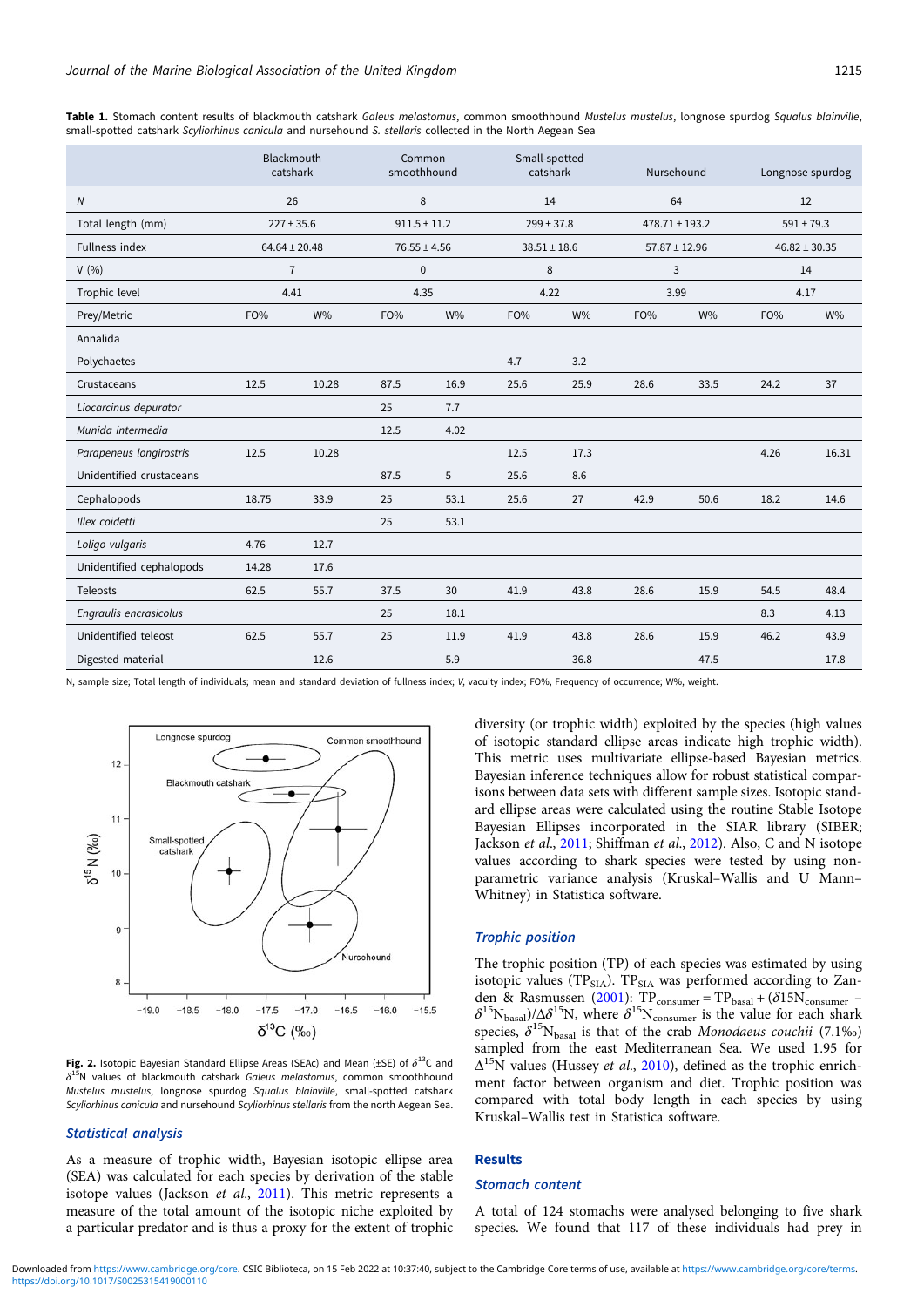| <b>Species</b>         | $\overline{n}$ | Sampling month | Depth range (m) | $\delta^{13}$ C (‰) | $\delta^{15}N$ (%o) | $\mathsf{TP}_{\mathsf{SIA}}$ |
|------------------------|----------------|----------------|-----------------|---------------------|---------------------|------------------------------|
| Blackmouth catshark    |                | February 2015  | $235 - 450$     | $-17.17 \pm 0.63$   | $11.45 \pm 0.15$    | $4.54 \pm 0.07$              |
| Common smoothhound     | 4              | April 2015     | 180-250         | $-16.60 \pm 0.61$   | $10.82 \pm 1.23$    | $4.23 \pm 0.63$              |
| Longnose spurdog       | 8              | September 2015 | $150 - 315$     | $-17.49 \pm 0.63$   | $12.12 \pm 0.24$    | $4.89 \pm 0.12$              |
| Small-spotted catshark | 12             | September 2015 | $38 - 275$      | $-17.95 \pm 0.48$   | $10.01 \pm 0.91$    | $3.81 \pm 0.46$              |
| Nursehound             |                | April 2015     | $33 - 150$      | $-16.95 \pm 0.54$   | $8.96 \pm 0.66$     | $3.27 \pm 0.34$              |

Table 2. Mean and standard deviation of  $\delta^{13}C$ ,  $\delta^{15}N$  and trophic level (TP<sub>SIA</sub>) estimated with  $\delta^{15}N$  of blackmouth catshark Galeus melastomus, common smoothhound Mustelus mustelus, longnose spurdog Squalus blainville, small-spotted catshark Scyliorhinus canicula and nursehound S. stellaris

their stomachs ([Table 1\)](#page-2-0). Taking into consideration all specimens, stomach content results indicated that the diet of lesser smallspotted catsharks, longnose spurdogs and blackmouth catsharks were composed mainly of teleosts. Cephalopods were mostly found in the diet of nursehounds, while crustaceans and cephalopods were predominantly found in stomachs of common smoothhounds. Annelids were only found in the stomachs of small-spotted catsharks. The crab Liocarcinus depurator was found in the stomach of the common smoothhound. The cephalopods Illex coidetti and Loligo vulgaris were identified in diets of the longnose spurdog and the blackmouth catshark. Parapenaeus longirostris and Munida intermedia were identified as crustacean prey in the diet of the small-spotted catshark and the teleost, Engraulis encrasicolus was found in the stomachs of the longnose spurdog.

#### Stable isotopic analysis results

 $\delta^{13}$ C and  $\delta^{15}$ N values differed between the five shark species (Kruskal–Wallis tests;  $\delta^{13}C$ ,  $\chi^2 = 14.87$ ,  $P = 0.005$ ;  $\delta^{15}N$ ,  $\chi^2 =$ 24.11,  $P < 0.0001$ ). The U Mann–Whitney pairwise test indicated that for  $\delta^{13}$ C, the small-spotted catshark showed the highest values followed by the longnose spurdog, the blackmouth catshark, the nursehound and the common smoothhound ([Figure 2,](#page-2-0) Table 2). For  $\delta^{15}N$  values, nursehounds showed the lowest values followed by the small-spotted catshark and the common smoothhound, the blackmouth catshark and the longnose spurdog ([Figure 2](#page-2-0), Table 2). Similar to the  $\delta^{15}N$  values, the longnose spurdog showed the highest trophic position, followed by the blackmouth catshark, the common smoothhound, the small-spotted catshark and the nursehound [\(Table 1\)](#page-2-0).

The isotopic Bayesian areas ( $SEA_C$ ) showed a clear segregation between the five sharks ([Figure 2](#page-2-0)). In particular, the blackmouth catshark ( $SEAc = 0.32$ ) and the longnose spurdog ( $SEAc = 0.53$ ) showed the lowest values, followed by the nursehound (SEAc = 1.33), the small-spotted catshark (SEAc = 1.38) and, with the highest values, the common smoothhound (SEAc = 2.36) ([Figure 2\)](#page-2-0).

#### Trophic level

The trophic levels estimated using stomach content (TL<sub>stomach</sub>; [Table 1](#page-2-0)) and isotopic values (TP $_{\text{SIA}}$ ; Table 2) were similar for the blackmouth catshark and the common smoothhound ([Tables 1](#page-2-0) and 2). For the small-spotted catshark, the nursehound and the longnose spurdog, TL was different between  $TP_{\text{stomach}}$ and  $TP<sub>SIA</sub>$ , the latter being lower [\(Tables 1](#page-2-0) and 2). Based on TP<sub>SIA</sub>, the highest and the lowest values were showed in the longnose spurdog and the nursehound, respectively (Table 2). Based on TP<sub>stomach</sub>, the highest and the lowest values were found in the blackmouth catshark and the nursehound, respectively (Table 2). Trophic position was significantly different according to body length in each species  $(P = 0.000017; P < 0.005)$ .

#### **Discussion**

In the present study, the trophic habits of five demersal sharks inhabiting the North Aegean Sea (east Mediterranean Sea) were studied by combining stomach content and stable isotopic analyses. These species are the most abundant shark species in trawl fisheries of the North Aegean Sea (unpublished data). Stomach contents provided a snapshot of the diet of each species, and muscle isotopic values identified the trophic habits integrated over the longer term (Peterson & Fry, [1987;](#page-6-0) Jenning et al., [1997;](#page-6-0) Kim & Koch, [2012;](#page-6-0) Navarro et al., [2014\)](#page-6-0). Based on the results of both stable isotopes and stomach contents, we found clear differences in the trophic habits (diet composition, trophic niche and trophic level) among these five demersal sharks.

Overall, the results show that the five shark species displayed opportunistic feeding behaviour with priorities for different prey, mainly composed of cephalopods, fishes and crustaceans (Çakır et al., [2006;](#page-5-0) Filiz & Taşkavak, [2006;](#page-6-0) Jardas et al., [2007;](#page-6-0) Filiz, [2009](#page-6-0); Karachle & Stergiou, [2010](#page-6-0)). Polychaetes and echinoderms have been included only as minor importance in their food (Filiz & Taşkavak, [2006;](#page-6-0) Bradai et al., [2012](#page-5-0)). Cephalopods are a major prey for the longnose spurdog, the small-spotted catshark and the blackmouth catshark (Kabasakal, [2002](#page-6-0)a; Karachle & Stergiou, [2010;](#page-6-0) Bradai et al., [2012\)](#page-5-0). The nursehound catshark feeds in a smilar way to the small spotted catshark (Compagno, [1984;](#page-5-0) Eronat, [2012\)](#page-5-0) [\(Table 3](#page-4-0)). In our study, we found that nursehound catsharks feed mainly on cephalopods, although teleosts were preferred by small-spotted catsharks. Differences observed in the stomach content between the two species in this study were confirmed with SIA results for both species. These may be explained by the resources available in their habitats.

A comparison between previous studies and the current one shows some differences because of regional variations in the Mediterranean Sea. According to Özütemiz et al. ([2009](#page-6-0)), crustaceans were found to dominate the stomach contents of the blackmouth catshark in the central Aegean Sea, whereas in this study stomach contents were dominated by fish. In contrast, blackmouth catsharks were defined as specialist feeders in the west Mediterreanean Sea and a high overlap in diets was recognized for the sympatric species, blackmouth catsharks and small-spotted catsharks (Valls et al., [2011](#page-6-0)). They predominantly consumed crustaceans in the area studied. Albo-Puigserver et al. ([2015\)](#page-5-0) noted that blackmouth catsharks preferred cephalopods and shrimp in the Gulf of Lion (western Mediterranean Sea). Differences between these results may be due to variations in the proportion of prey in different seasons and the variation in body sizes of individuals (Olaso et al., [1998;](#page-6-0) Albo-Puigserver et al., [2015\)](#page-5-0). Although some studies indicate that the blackmouth catshark has a generalist and opportunistic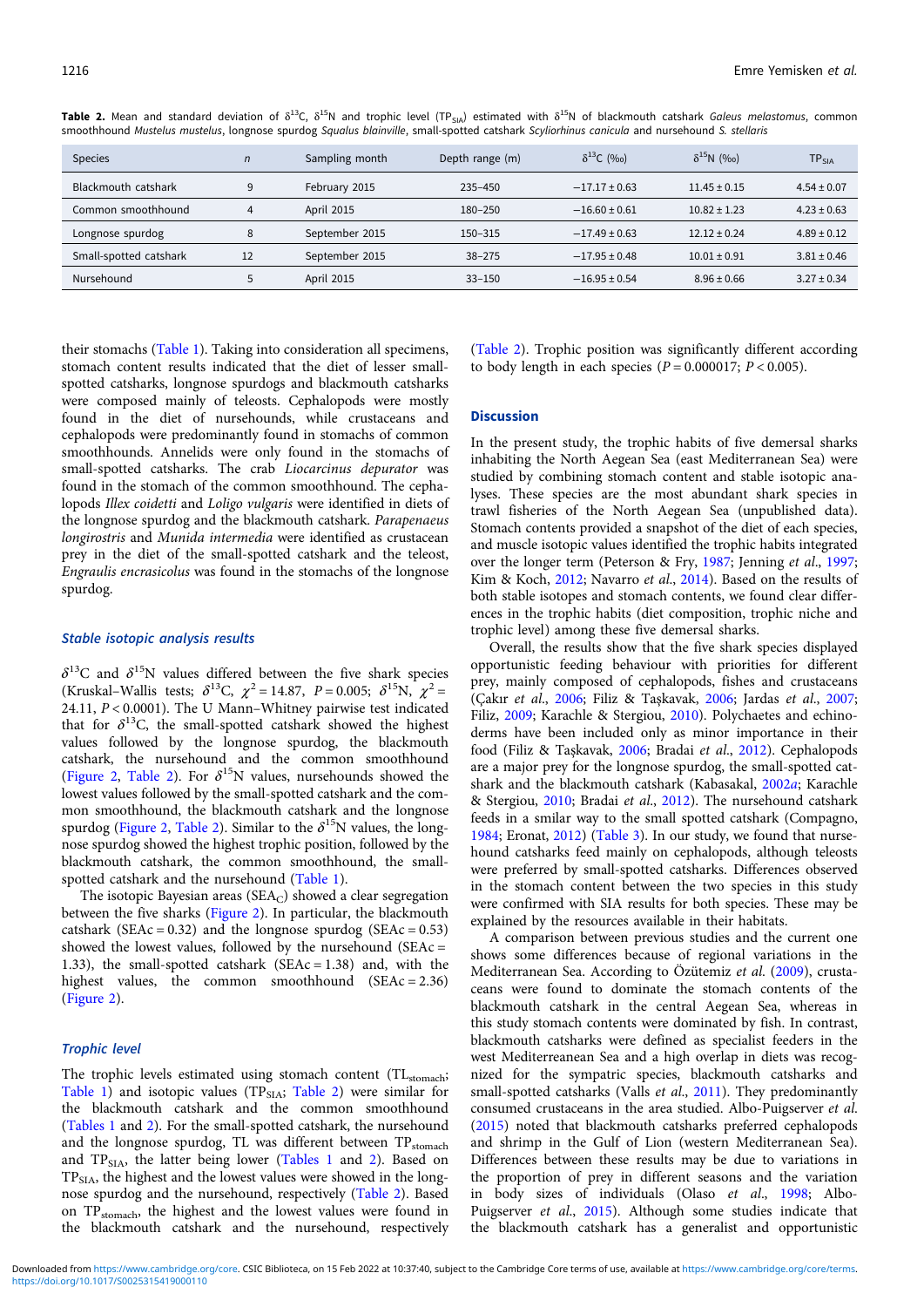<span id="page-4-0"></span>Table 3. Main prey groups in diet of blackmouth catshark Galeus melastomus, common smoothhound Mustelus mustelus, longnose spurdog Squalus blainville, small-spotted catshark Scyliorhinus canicula and nursehound S. stellaris from Mediterranean Sea

| <b>Species</b>         | Region                    | Main prey group                    | Reference                     |
|------------------------|---------------------------|------------------------------------|-------------------------------|
| Blackmouth catshark    | Aegean Sea                | Cephalopods, teleosts              | Present study                 |
| Blackmouth catshark    | Western Mediterranean     | Cephalopods                        | Albo-Puigserver et al. (2015) |
| Blackmouth catshark    | Ionian Sea                | Cephalopods, teleosts, crustaceans | Anastasopoulou et al. (2013)  |
| Blackmouth catshark    | Aegean Sea                | Crustaceans, teleosts              | Özütemiz et al. (2009)        |
| Blackmouth catshark    | Adriatic Sea              | Cephalapods                        | Bello (1997)                  |
| Blackmouth catshark    | Western Mediterranean     | Crustaceans, cephalopods           | Fanelli et al. (2009)         |
| Blackmouth catshark    | Western Mediterranean     | Crustaceans, teleosts, cephalopods | Valls et al. (2011)           |
| Common smoothhound     | Aegean Sea                | Crustaceans, cephalopods, teleosts | Present study                 |
| Common smoothhound     | Levantine Sea             | Crustaceans, teleosts              | Özcan & Basusta (2016)        |
| Common smoothhound     | Aegean Sea                | Crustaceans, teleosts              | Eronat (2012)                 |
| Common smoothhound     | Central Mediterranean     | Teleosts, cephalopods              | Saidi et al. (2009)           |
| Common smoothhound     | Aegean Sea                | Crustaceans, teleosts              | Filiz (2009)                  |
| Common smoothhound     | Aegean Sea                | Cephalapods                        | Kabasakal (2002b)             |
| Common smoothhound     | Adriatic Sea              | Teleosts, crustaceans              | Jardas et al. (2007)          |
| Small-spotted catshark | Aegean Sea                | Crustaceans, teleosts, cephalopods | Present study                 |
| Small-spotted catshark | Aegean Sea                | Crustaceans, teleosts, cephalopods | Kousteni et al. (2017a)       |
| Small-spotted catshark | Levantine Sea             | Crustaceans, teleosts              | Özcan & Basusta (2015)        |
| Small-spotted catshark | Aegean Sea                | Crustaceans                        | Eronat (2012)                 |
| Small-spotted catshark | Adriatic Sea              | Crustaceans, teleosts              | Santić et al. (2012)          |
| Small-spotted catshark | Central Mediterranean Sea | Crustaceans, teleosts              | Mnasri et al. (2012)          |
| Small-spotted catshark | Adriatic Sea              | Cephalopods                        | Bello (1997)                  |
| Small-spotted catshark | Aegean Sea                | Crustaceans, teleosts              | Filiz & Taşkavak (2006)       |
| Small-spotted catshark | Aegean Sea                | Crustaceans, teleosts              | Kabasakal (2001)              |
| Small-spotted catshark | Aegean Sea                | Crustaceans, teleosts              | Cihangir et al. (1997)        |
| Small-spotted catshark | Central Mediterranean     | Crustaceans, teleosts              | Capape (1974)                 |
| Small-spotted catshark | Western Mediterranean     | Crustaceans                        | Valls et al. (2011)           |
| Small-spotted catshark | Western Mediterranean     | Crustaceans                        | Barría et al. (2018)          |
| Nursehound             | Northern Aegean Sea       | Cephalopods, crustaceans, teleosts | Present study                 |
| Nursehound             | Aegean Sea                | <b>Teleosts</b>                    | Eronat (2012)                 |
| Longnose spurdog       | Aegean Sea                | Teleosts, crustaceans              | Present study                 |
| Longnose spurdog       | Aegean Sea                | Cephalopods, teleosts              | Kousteni et al. (2017b)       |
| Longnose spurdog       | Aegean Sea                | Crustaceans, teleosts              | Özütemiz et al. (2009)        |
| Longnose spurdog       | Aegean Sea                | Cephalopods                        | Kabasakal (2002c)             |

feeding strategy, some results have shown it to have a specialist feeding strategy in the Mediterranean Sea (Olaso et al., [1998;](#page-6-0) Bozzano et al., [2001](#page-5-0); Fanelli et al., [2009;](#page-5-0) Özütemiz et al., [2009;](#page-6-0) Valls et al., [2011;](#page-6-0) Anastasopoulou et al., [2013\)](#page-5-0). An explanation is that when food availability and prey diversity are high, it probably prefers specific prey. In our study we have shown blackmouth catsharks having a specialized feeding strategy with narrow niche width.

As expected from the stomach content results, interspecific differences in the isotopic values and trophic levels were found. In particular, the longnose spurdog was isotopically segregated from the other species, showing a lower isotopic trophic width and higher trophic level. The trophic width estimated with SEAs indicated that G. melastomus and S. blainville have specialized feeding behaviours, although the common smoothound and the small-spotted catshark showed a generalized feeding strategy.

Our TL estimates from stable isotopes differed from those of other studies available in the literature. For the blackmouth catshark the trophic level estimated by stable isotopes was higher than the trophic level estimated from other areas of the Mediterranean Sea (Özütemiz et al., [2009](#page-6-0); Albo-Puigserver et al., [2015\)](#page-5-0). TP of small-spotted catsharks was similar to the western Mediterranean Sea (Barría et al., [2018\)](#page-5-0), while it was lower than the trophic level estimated by stomach content from the North Aegean Sea according to Karachle & Stergiou ([2010](#page-6-0)). Differences between  $TP_{sia}$  and  $TP_{stomach}$  are to be expected considering that the estimated trophic levels from isotopic data are sensitive to the basic assumption of which basal sources are used (Olin et al., [2013\)](#page-6-0). However, differences observed in the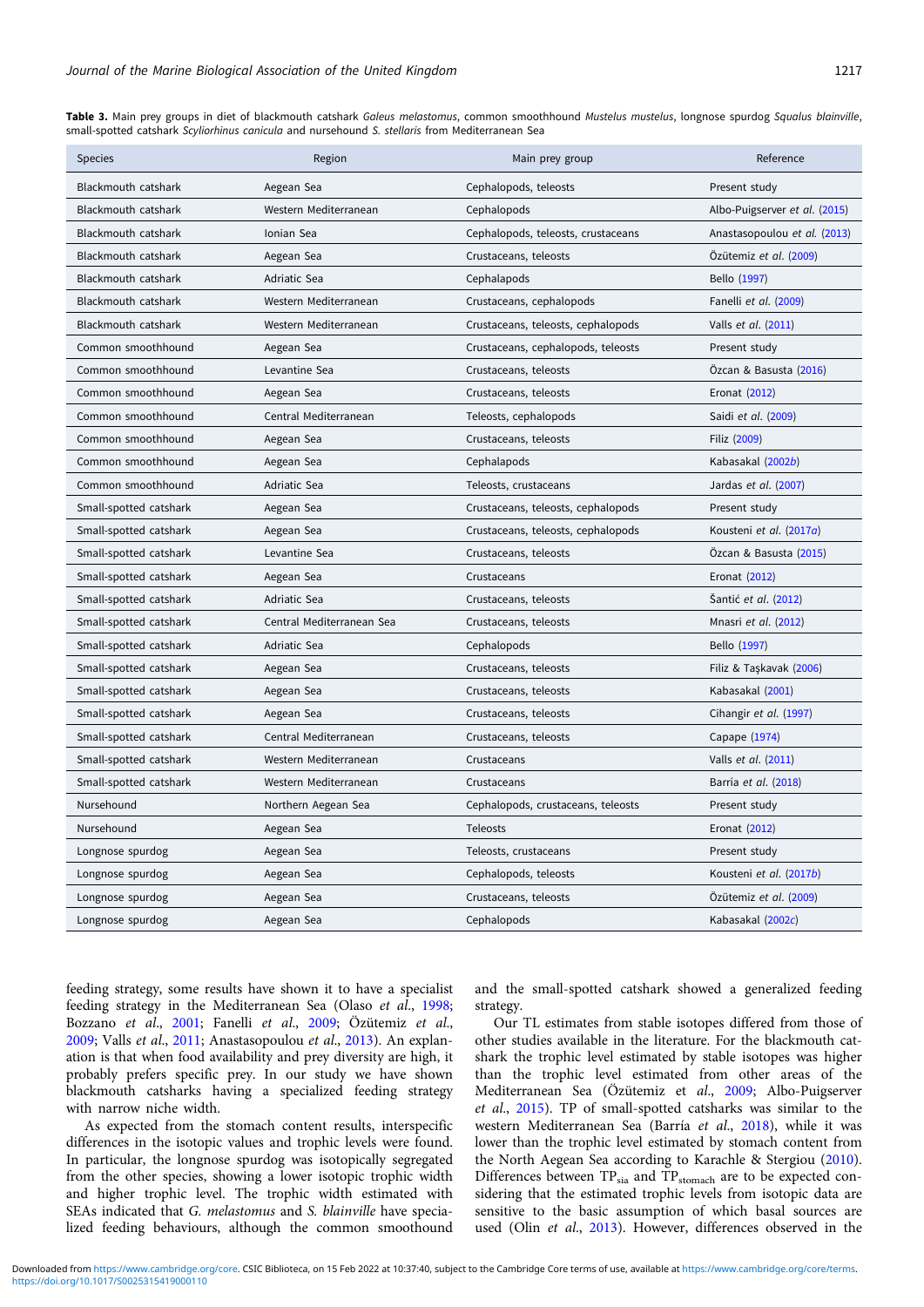<span id="page-5-0"></span>trophic position between the two methods in this study might be explained by long-term and short-term prey preference differences of shark species in the region. Besides, discrepancies between methodologies (TP<sub>sia</sub> and TP<sub>stomach</sub>) have revealed the need for caution when values of trophic levels are compared (Albo-Puigserver et al., 2015). Also, we found differences in the TPs between species – especially for longnose spurdogs – using both the stomach analysis and stable isotope analysis approaches, due to the low number of stomach samples.

Several studies concluded that trophic partitioning within habitats reduced the potential for competition for resources (Macpherson, [1981;](#page-6-0) White et al., [2004\)](#page-6-0). Although the studied five shark species feed on the same groups of prey, they probably prefer different prey species in the area. The isotopic niche space (SEAc) results indicated that small-spotted catshark does not overlap any other sharks. However, common smoothhound shark overlapped with nursehound and blackmouth catshark, suggesting niche partitioning between species. Blackmouth catshark is distributed on the middle and upper slope and nursehound is distributed on the shelf slope. Both two species are distributed in different depth ranges in general. This means that the common smoothhound shark might have shown a wide distribution according to different depth zones. The middle slope is considered a habitat overlap among blackmouth catshark, common smoothhound shark, longnose spurdog and small-spotted catshark. Their distributions show similar depth ranges (Kabasakal, [2002](#page-6-0)a). Diet composition of these species could reflect the specific features of the different habitat distribution, because of the differences in food availability in the different areas. Kousteni et al. ([2017](#page-6-0)a) described a similar situation for small-spotted catsharks in the Aegean Sea. The stable isotope results could indicate the relationship between feeding habits and species distribution overlap. However, we need more data in order to evaluate the overlapping situation between species.

In conclusion, this study presents new information regarding the feeding ecology of five relatively abundant demersal sharks in the north Aegean Sea. They exploit different trophic resources, segregating their trophic niche. The results indicate differences in diet between species, showing a clear feeding preference for teleosts in the case of the blackmouth catshark and the longnose spurdog and a diet composed of cephalopods in the case of the common smoothhound and the nursehound. Crustaceans with teleosts and cephalopods were preferred by the small-spotted catshark. Different bathymetric distribution and habitat richness could influence prey preferences not only between species but also among populations of the same species. These results provide new insights into the mechanisms supporting the coexistence of demersal predators and their ecological role. These results can be used by managers to conduct appropriate assessments and inform conservation strategies for these species.

Acknowledgements. We thank Onur Gönüal and Mert Kesiktaş for their help during the sampling and laboratory process and to Susana Carrasco for her help during the stable isotope analysis.

Financial support. JN was supported by Spanish National Program Ramón y Cajal. This study was partially funded by Istanbul University (project no: 52069) and TUBITAK 2214A (PhD student international scholarships programme).

#### References

Abdul Malak D, Livingstone SR, Pollard D, Polidoro BA, Cuttelod A, Bariche M, Bilecenoglu M, Carpenter KE, Collette BB, Francour P, Goren M, Kara MH, Enric M, Papaconstantinou C and Tunesi L (2011) Overview of the Conservation Status of the Marine Fishes of the Mediterranean Sea. Gland, Switzerland and Malaga, Spain: International Union for Conservation of Nature (IUCN) ISBN: 978-2-8317-1307-6.

- Albo-Puigserver M, Navarro J, Coll M, Aguzzi J, Cardona L and Sáez-Liante R (2015) Feeding ecology and trophic position of three sympatric demersal chondrichthyans in the northwestern Mediterranean. Marine Ecology Progress Series 524, 255–268.
- Amundsen PA, Gabler HM and Staldvik FJ (1996) A new approach to graphical analysis of feeding strategy from stomach contents data – modification of the Costello (1990) method. Journal of Fish Biology 48, 607–614.
- Anastasopoulou A, Mytilineou C, Lefkaditou E, Dokos J, Smith CJ, Siapatis A, Bekas P and Papadopoulou KN (2013) Diet and feeding strategy of blackmouth catshark Galeus melastomus. Journal of Fish Biology 83, 1637–1655.
- Barría C, Navarro J, Coll M, Fernandez‐Arcaya U and Sáez‐Liante R (2015) Morphological parameters of abundant and threatened chondrichthyans of the northwestern Mediterranean Sea. Journal of Applied Ichthyology 31, 114–119.
- Barría C., Navarro J. and Coll M. (2018) Feeding habits of four sympatric sharks in two deep-water fishery areas of the western Mediterranean Sea. Deep-Sea Research Part I: Oceanographic Research Papers 142, 34–43.
- Baum JK and Worm B (2009) Cascading top-down effects of changing oceanic predator abundances. Journal of Animal Ecology 78, 699–714.
- Bello G (1997) Cephalopods from the stomach contents of demersal chondrichthyans caught in the Adriatic Sea. Vie et Milieu 47, 221–227.
- Bozzano A, Murgia AR, Vallerga S, Hirano J and Archer S (2001) The photoreceptor system in the retinae of two dogfishes, Scyliorhinus canicula and Galeus melastomus: possible relationship with depth distribution and predatory lifestyle. Journal of Fish Biology 59, 1258–1278.
- Bradai MN, Saidi B and Enajjar S (2012) Elasmobranchs of the Mediterranean and Black Sea: Status, Ecology and Biology: A Bibliographic Analysis. Rome: FAO.
- Çakır DT, Koç HT and Başusta A (2006) Length-weight relationship of 24 fish species from Edremit Bay, Aegean Sea. e-Journal of New World Sciences Academy Natural and Engineering Sciences 3, 47–51.
- Capapé C (1974) Contribution a la biologie des Scyliorhinidae des cotes Tunisiennes. Annales de l'Institut Michel Pacha 7, 13–29.
- Cihangir B, Ünlüoğlu B and Tıraşın EM (1997) Distribution and some biological aspects of the lesser spotted dogfish (Chondrichthyes, Scyliorhinus canicula, Linnaeus, 1758) from the northern Aegean Sea. In Mediterranean Fisheries Congress, 9–11 April 1997, Izmir, pp. 585–603.
- Compagno LJV (1984) FAO species catalogue. Vol. 4. Sharks of the World. An annotated and illustrated catalogue of shark species known to date. Part 2 – Carcharhiniformes. FAO Fisheries Synopsis 125, 4/2, 251–655. Rome: FAO, ISBN 92-5-101383-7.
- Cortés E (1997) A critical review of methods of studying fish feeding based on analysis of stomach contents: application to elasmobranch fishes. Canadian Journal of Fisheries and Aquatic Sciences 54, 726–738.
- Cortés E (1999) Standardized diet compositions and trophic levels of sharks. ICES Journal of Marine Science 56, 707–717.
- De Niro MJ and Epstein S (1981) Isotopic composition of cellulose from aquatic organisms. Geochimica et Cosmochimica Acta 45, 1885–1894.
- Dulvy NK, Fowler SL, Musick JA, Cavanagh RD, Kyne PM, Harrison LR, Carlson JK, Davidson LNK, Fordham SV, Francis MP, Pollock CM, Simpfendorfer CA, Burgess GH, Carpenter KE, Compagno LJV, Ebert DA, Gibson C, Heupel MR, Livingstone SR, Sanciangco JC, Stevens JD, Valenti S and White WT (2014) Extinction risk and conservation of the world's sharks and rays. eLife 3, 1–83.
- Ellis JR, Pawson MG and Shackley SE (1996) The comparative feeding ecology of six species of shark and four species of ray (Elasmobranchii) in the North-East Atlantic. Journal of the Marine Biological Association of the United Kingdom 76, 89–106.
- Eronat E.G. (2012) Orta Ege Denizi'ndeki chondrichthyes (kıkırdaklı balık) türlerinin beslenme özelliklerinin belirlenmesi, Science Institute of Ege University (Master Thesis) 58 pp. [In Turkish].
- Fanelli E, Rey J, Torre P and Gil de Sola L (2009) Feeding habits of blackmouth catshark Galeus melastomus Rafinesque, 1810 and velvet belly lantern shark Etmopterus spinax (Linnaeus, 1758) in the western Mediterranean. Journal of Applied Ichthyology 25, 83–93.
- Ferretti F, Osio GC, Jenkins CJ, Rosenberg AA and Lotze HK (2013) Longterm change in a meso-predator community in response to prolonged and heterogeneous human impact. Scientific Reports 3, 1057 pp.